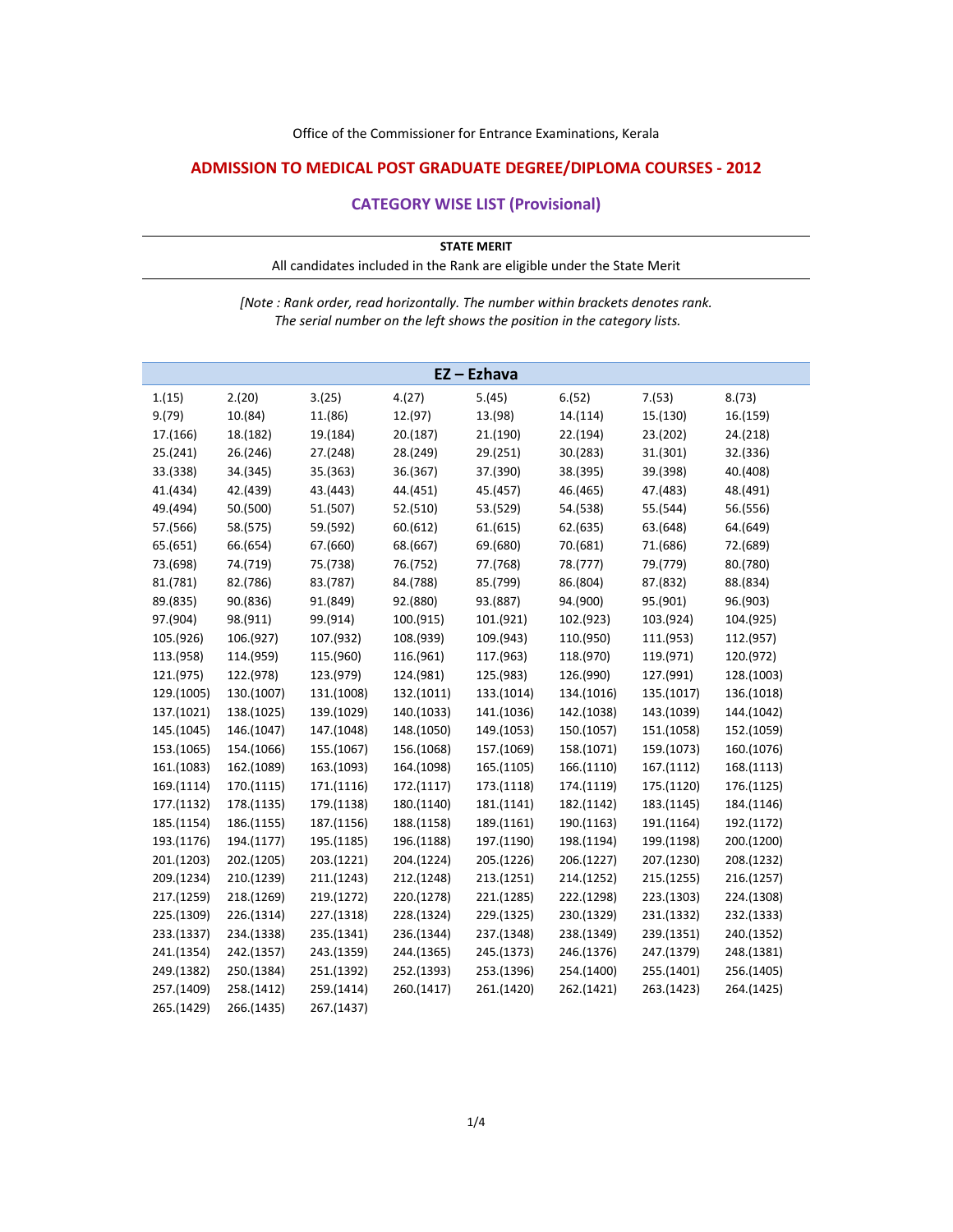|            |            |            |            | MU-Muslim  |            |            |            |
|------------|------------|------------|------------|------------|------------|------------|------------|
| 1.(3)      | 2.(7)      | 3.(9)      | 4.(23)     | 5.(36)     | 6.(41)     | 7.(46)     | 8.(55)     |
| 9.(63)     | 10.(65)    | 11.(85)    | 12.(87)    | 13.(89)    | 14.(93)    | 15.(104)   | 16.(109)   |
| 17.(112)   | 18.(122)   | 19.(126)   | 20.(127)   | 21.(128)   | 22.(129)   | 23.(134)   | 24.(146)   |
| 25.(149)   | 26.(154)   | 27.(155)   | 28.(156)   | 29.(158)   | 30.(168)   | 31.(170)   | 32.(174)   |
| 33.(186)   | 34.(198)   | 35.(208)   | 36.(239)   | 37.(261)   | 38.(269)   | 39.(272)   | 40.(289)   |
| 41.(291)   | 42.(292)   | 43.(302)   | 44.(316)   | 45.(319)   | 46.(321)   | 47.(324)   | 48.(325)   |
| 49.(333)   | 50.(350)   | 51.(355)   | 52.(373)   | 53.(385)   | 54.(412)   | 55.(414)   | 56.(415)   |
| 57.(419)   | 58.(426)   | 59.(429)   | 60.(430)   | 61.(436)   | 62.(445)   | 63.(446)   | 64.(448)   |
| 65.(449)   | 66.(458)   | 67.(466)   | 68.(474)   | 69.(480)   | 70.(489)   | 71.(493)   | 72.(503)   |
| 73.(509)   | 74.(518)   | 75.(519)   | 76.(523)   | 77.(531)   | 78.(546)   | 79.(549)   | 80.(576)   |
| 81.(578)   | 82.(582)   | 83.(588)   | 84.(596)   | 85.(610)   | 86.(625)   | 87.(632)   | 88.(636)   |
| 89.(641)   | 90.(645)   | 91.(661)   | 92.(669)   | 93.(672)   | 94.(676)   | 95.(677)   | 96.(678)   |
| 97.(688)   | 98.(693)   | 99.(702)   | 100.(707)  | 101.(733)  | 102.(741)  | 103.(747)  | 104.(750)  |
| 105.(754)  | 106.(772)  | 107.(775)  | 108.(778)  | 109.(792)  | 110.(793)  | 111.(801)  | 112.(806)  |
| 113.(823)  | 114.(825)  | 115.(829)  | 116.(844)  | 117.(845)  | 118.(846)  | 119.(855)  | 120.(868)  |
| 121.(874)  | 122.(876)  | 123.(878)  | 124.(906)  | 125.(909)  | 126.(912)  | 127.(913)  | 128.(917)  |
| 129.(919)  | 130.(922)  | 131.(928)  | 132.(933)  | 133.(936)  | 134.(937)  | 135.(942)  | 136.(944)  |
| 137.(945)  | 138.(946)  | 139.(947)  | 140.(949)  | 141.(952)  | 142.(955)  | 143.(956)  | 144.(964)  |
| 145.(966)  | 146.(968)  | 147.(969)  | 148.(973)  | 149.(974)  | 150.(980)  | 151.(982)  | 152.(986)  |
| 153.(987)  | 154.(993)  | 155.(994)  | 156.(995)  | 157.(996)  | 158.(998)  | 159.(1000) | 160.(1001) |
| 161.(1004) | 162.(1013) | 163.(1024) | 164.(1026) | 165.(1028) | 166.(1030) | 167.(1032) | 168.(1035) |
| 169.(1040) | 170.(1041) | 171.(1043) | 172.(1044) | 173.(1046) | 174.(1049) | 175.(1062) | 176.(1063) |
| 177.(1064) | 178.(1070) | 179.(1082) | 180.(1084) | 181.(1085) | 182.(1086) | 183.(1087) | 184.(1090) |
| 185.(1091) | 186.(1092) | 187.(1094) | 188.(1097) | 189.(1099) | 190.(1102) | 191.(1104) | 192.(1109) |
| 193.(1121) | 194.(1124) | 195.(1128) | 196.(1131) | 197.(1133) | 198.(1143) | 199.(1147) | 200.(1149) |
| 201.(1152) | 202.(1157) | 203.(1159) | 204.(1160) | 205.(1162) | 206.(1165) | 207.(1166) | 208.(1169) |
| 209.(1171) | 210.(1173) | 211.(1174) | 212.(1175) | 213.(1179) | 214.(1181) | 215.(1183) | 216.(1186) |
| 217.(1189) | 218.(1192) | 219.(1197) | 220.(1199) | 221.(1207) | 222.(1208) | 223.(1210) | 224.(1212) |
| 225.(1216) | 226.(1217) | 227.(1218) | 228.(1219) | 229.(1222) | 230.(1223) | 231.(1229) | 232.(1237) |
| 233.(1238) | 234.(1240) | 235.(1244) | 236.(1245) | 237.(1247) | 238.(1254) | 239.(1256) | 240.(1258) |
| 241.(1267) | 242.(1268) | 243.(1270) | 244.(1271) | 245.(1273) | 246.(1274) | 247.(1276) | 248.(1279) |
| 249.(1286) | 250.(1288) | 251.(1290) | 252.(1291) | 253.(1293) | 254.(1301) | 255.(1307) | 256.(1311) |
| 257.(1312) | 258.(1321) | 259.(1323) | 260.(1326) | 261.(1327) | 262.(1330) | 263.(1334) | 264.(1335) |
| 265.(1346) | 266.(1353) | 267.(1355) | 268.(1356) | 269.(1360) | 270.(1364) | 271.(1367) | 272.(1368) |
| 273.(1369) | 274.(1370) | 275.(1372) | 276.(1374) | 277.(1375) | 278.(1380) | 279.(1383) | 280.(1394) |
| 281.(1397) | 282.(1403) | 283.(1406) | 284.(1410) | 285.(1413) | 286.(1418) | 287.(1419) | 288.(1427) |
| 289.(1433) | 290.(1441) | 291.(1442) |            |            |            |            |            |

| <b>BH</b> – Backward Hindu |           |           |           |           |           |           |           |
|----------------------------|-----------|-----------|-----------|-----------|-----------|-----------|-----------|
| 1.(2)                      | 2.(24)    | 3.(26)    | 4.(77)    | 5.(83)    | 6.(90)    | 7.(119)   | 8.(135)   |
| 9.(142)                    | 10.(152)  | 11.(153)  | 12.(212)  | 13.(232)  | 14.(235)  | 15.(281)  | 16.(306)  |
| 17.(347)                   | 18.(351)  | 19.(368)  | 20.(376)  | 21.(417)  | 22.(423)  | 23.(431)  | 24.(460)  |
| 25.(512)                   | 26.(515)  | 27.(530)  | 28.(541)  | 29.(579)  | 30.(598)  | 31.(606)  | 32.(608)  |
| 33.(628)                   | 34.(637)  | 35.(642)  | 36.(708)  | 37.(769)  | 38.(776)  | 39.(783)  | 40.(816)  |
| 41.(854)                   | 42.(884)  | 43.(916)  | 44.(918)  | 45.(920)  | 46.(929)  | 47.(930)  | 48.(938)  |
| 49.(941)                   | 50.(984)  | 51.(985)  | 52.(989)  | 53.(1009) | 54.(1010) | 55.(1012) | 56.(1020) |
| 57.(1031)                  | 58.(1037) | 59.(1052) | 60.(1060) | 61.(1061) | 62.(1072) | 63.(1077) | 64.(1080) |
| 65.(1101)                  | 66.(1108) | 67.(1126) | 68.(1137) | 69.(1148) | 70.(1168) | 71.(1178) | 72.(1184) |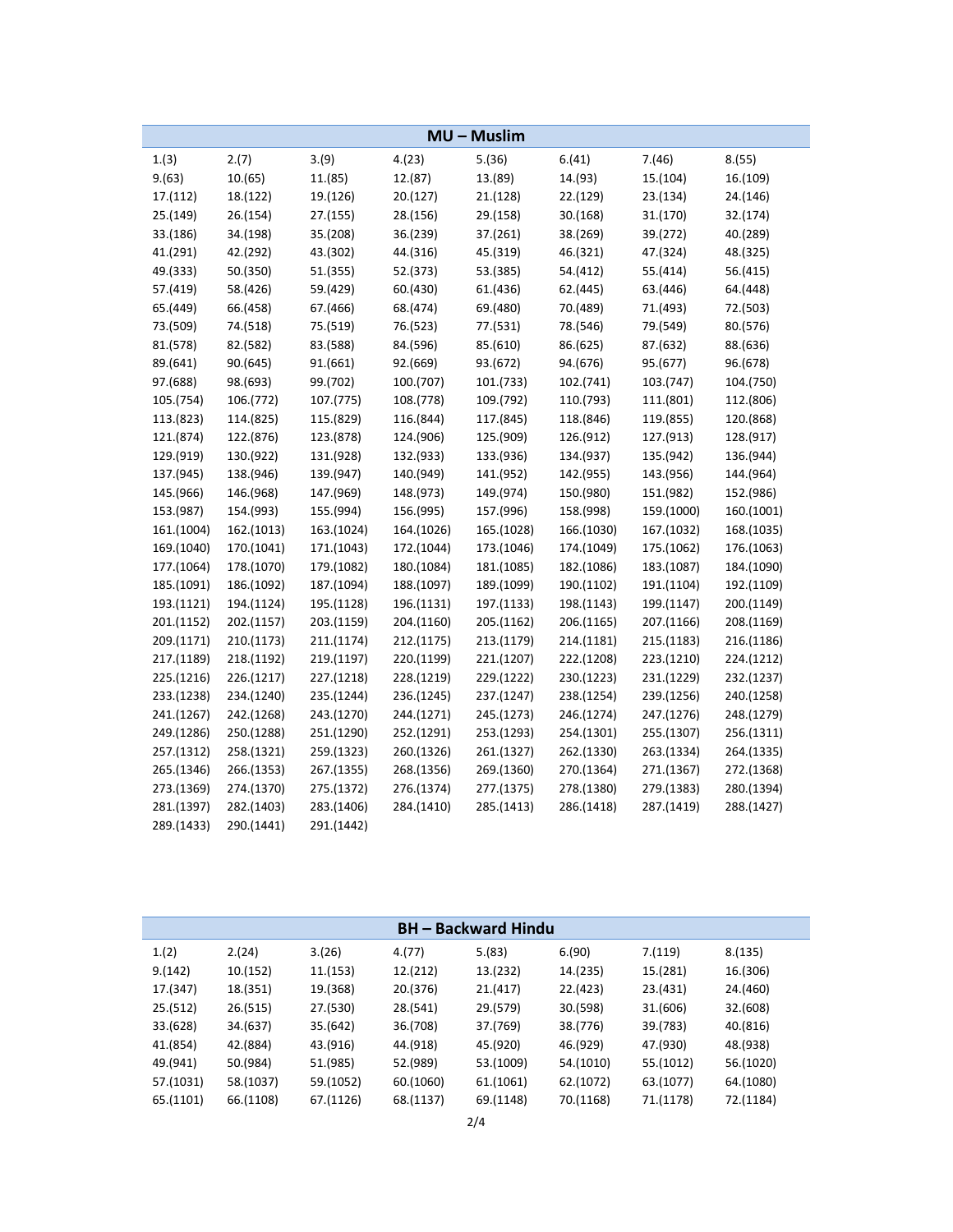| 73.(1195)  | 74.(1201)  | 75.(1204)  | 76.(1206)  | 77.(1209)  | 78.(1214)  | 79.(1233)  | 80.(1236)  |
|------------|------------|------------|------------|------------|------------|------------|------------|
| 81.(1241)  | 82.(1250)  | 83.(1263)  | 84.(1265)  | 85.(1266)  | 86.(1275)  | 87.(1281)  | 88.(1282)  |
| 89.(1287)  | 90.(1294)  | 91.(1297)  | 92.(1299)  | 93.(1302)  | 94.(1306)  | 95.(1315)  | 96.(1316)  |
| 97.(1319)  | 98.(1328)  | 99.(1336)  | 100.(1345) | 101.(1358) | 102.(1387) | 103.(1388) | 104.(1390) |
| 105.(1395) | 106.(1398) | 107.(1399) | 108.(1411) | 109.(1415) | 110.(1416) | 111.(1426) | 112.(1432) |
| 113.(1436) |            |            |            |            |            |            |            |

|           |           |           |           | <b>BX</b> – Backward Christian |           |           |           |
|-----------|-----------|-----------|-----------|--------------------------------|-----------|-----------|-----------|
| 1.(277)   | 2.(425)   | 3.(477)   | 4.(713)   | 5.(723)                        | 6.(753)   | 7.(948)   | 8.(965)   |
| 9.(976)   | 10.(1022) | 11.(1034) | 12.(1095) | 13.(1106)                      | 14.(1130) | 15.(1213) | 16.(1253) |
| 17.(1295) | 18.(1296) | 19.(1342) | 20.(1362) | 21.(1366)                      |           |           |           |

|           |           |           |           | LC – Latin Catholic |           |           |           |
|-----------|-----------|-----------|-----------|---------------------|-----------|-----------|-----------|
|           |           |           |           |                     |           |           |           |
| 1.(280)   | 2.(587)   | 3.(613)   | 4.(675)   | 5.(685)             | 6.(715)   | 7.(817)   | 8.(860)   |
| 9.(881)   | 10.(934)  | 11.(954)  | 12.(977)  | 13.(997)            | 14.(999)  | 15.(1002) | 16.(1019) |
| 17.(1055) | 18.(1079) | 19.(1096) | 20.(1100) | 21.(1153)           | 22.(1170) | 23.(1182) | 24.(1193) |
| 25.(1215) | 26.(1249) | 27.(1304) | 28.(1305) | 29.(1317)           | 30.(1339) | 31.(1347) | 32.(1402) |
| 33.(1422) | 34.(1440) |           |           |                     |           |           |           |

**KU – Kudumbi**

1.(1277)

| 2.(197)   | 3.(475)   | 4.(499)   | 5.(559)   | 6.(581)   | 7.(616)              | 8.(647)   |
|-----------|-----------|-----------|-----------|-----------|----------------------|-----------|
| 10.(797)  | 11.(803)  | 12.(865)  | 13.(931)  | 14.(935)  | 15.(940)             | 16.(951)  |
| 18.(967)  | 19.(988)  | 20.(992)  | 21.(1006) | 22.(1015) | 23.(1023)            | 24.(1027) |
| 26.(1054) | 27.(1056) | 28.(1074) | 29.(1075) | 30.(1078) | 31.(1081)            | 32.(1088) |
| 34.(1107) | 35.(1122) | 36.(1123) | 37.(1127) | 38.(1129) | 39.(1134)            | 40.(1136) |
| 42.(1144) | 43.(1167) | 44.(1180) | 45.(1187) | 46.(1191) | 47.(1196)            | 48.(1202) |
| 50.(1220) | 51.(1225) | 52.(1228) | 53.(1231) | 54.(1235) | 55.(1242)            | 56.(1246) |
| 58.(1261) | 59.(1262) | 60.(1264) | 61.(1280) | 62.(1283) | 63.(1284)            | 64.(1289) |
| 66.(1300) | 67.(1310) | 68.(1320) | 69.(1322) | 70.(1331) | 71.(1343)            | 72.(1350) |
| 74.(1363) | 75.(1371) | 76.(1377) | 77.(1378) | 78.(1386) | 79.(1389)            | 80.(1407) |
| 82.(1424) | 83.(1428) | 84.(1430) | 85.(1431) | 86.(1439) |                      |           |
|           |           |           |           |           | SC – Scheduled Caste |           |

|          |          |          |          | <b>ST-Scheduled Tribe</b> |          |          |          |
|----------|----------|----------|----------|---------------------------|----------|----------|----------|
| 1.(1150) | 2.(1313) | 3.(1340) | 4.(1385) | 5.(1391)                  | 6.(1404) | 7.(1434) | 8.(1438) |